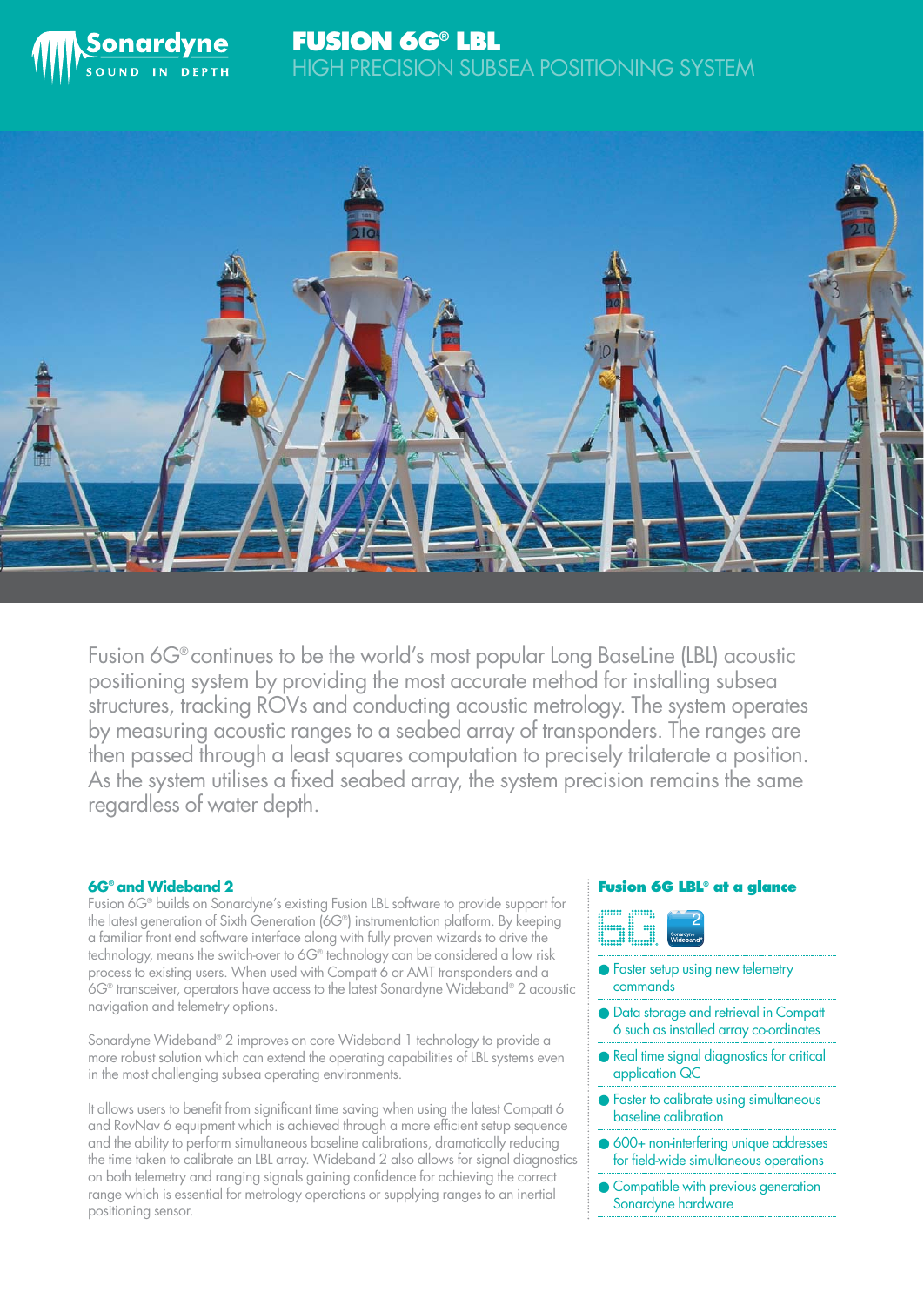## **Simultaneous Baseline Calibration**

Before an LBL array can be used for tracking, the positions of the Compatts forming the array need to be known. A baseline calibration procedure involves precisely measuring ranges between each and every Compatt in the array to determine their relative positions.

Traditionally, only a single baseline could be measured at a time due to the requirement for each Compatt to be initiated in baseline collection mode whereby it would measure to a neighbouring Compatt and then telemeter the single range back to the user. With Compatt 6, the user is not required to enable any modes of operation as the Compatt 6 is able to operate in all modes at the same time. As such, a Compatt 6 can range to all other array Compatts simultaneously and then store these ranges prior to them all being telemetered back to the user. This method offers considerable time saving which increases as the array size increases. For example, an eight Compatt array calibration that would have taken over 90 minutes to complete, can now be done in less than 15 minutes. That is over six times faster.

# **Signal Diagnostics**

All received Wideband 2 signals are quantified for signal quality (coefficients) and report all this information to the user as part of the range or telegram message. Fusion 6G® is able to use this diagnostic information and report it to the user as simple quality figures. Thus confidence is gained that the direct signal has been detected lowering the risk for acoustic metrology operations. Additionally, these signal quality figures could be used to optimally weight an acoustically aided inertial navigation system.

## **Multipath Tolerant**

With the extra signal length and data bits in a Wideband 2 signal, the effects of multipath are clearer to mitigate against. In addition, the variable power and gain found within 6G® instruments also help to reduce the effects of signal multipath. Even if multipath cannot be avoided, Wideband 2 still produces much cleaner and sharper signal correlation compared to previous generations allowing the published ranging accuracy to be maintained for direct signal path.

## **Faster to Set-up and Calibrate**

New simple telemetry commands such as 'Get', 'Set' and 'Sense' have removed the previously complex configuration process for setting up Compatts on the seabed. This means that there is minimal requirement for training for operators as the complexity is now incorporated into the instruments and not the software. Therefore it has got easier, not harder.

## **Backwards Compatibility**

Fusion 6G® continues to provide users with support for Compatt 5, RovNav 5 and GDT USBL transceivers. In addition, 6G® transceivers are able to set-up and range to 5<sup>th</sup> generation as well as 6G<sup>®</sup> transponders allowing a seamless migration and backwards compatibility from existing technology.

## **Scripting Tool**

There is also the addition of a new Scripting Tool which allows users to create their own data set which is specific to their requirements. This allows users to gather range and sensor measurements which can either be imported back into Fusion for calibration or exported in a .CSV file for use in external software packages.

## **Compatt 6**

Compatt 6 offers significant time saving using faster and more robust Wideband 2 acoustic ranging and telemetry protocols. This makes any system operating with Compatt 6 significantly easier to operate therefore de-risking operations, reducing vessel time and reducing training requirements for offshore personnel. For example, in one transmission, Compatt 6 tells the navigation system what sensors and functionality it has available as well as its complete configuration.





#### **Backwards Compatibility**

Fusion 6G® is capable of working in LBL arrays mixed with Compatt 5s and Compatt 6s providing a gradual route and seamless transition onto the new platform. However, the full performance benefits of the new technology can only be gained with exclusively 6G® operations.

#### **Compatt 6**

Engineers preparing a Compatt 6 for deployment. The Wideband 2 technology inside it enables faster, more efficient solutions for applications such as spool piece metrology and subsea structure placement.

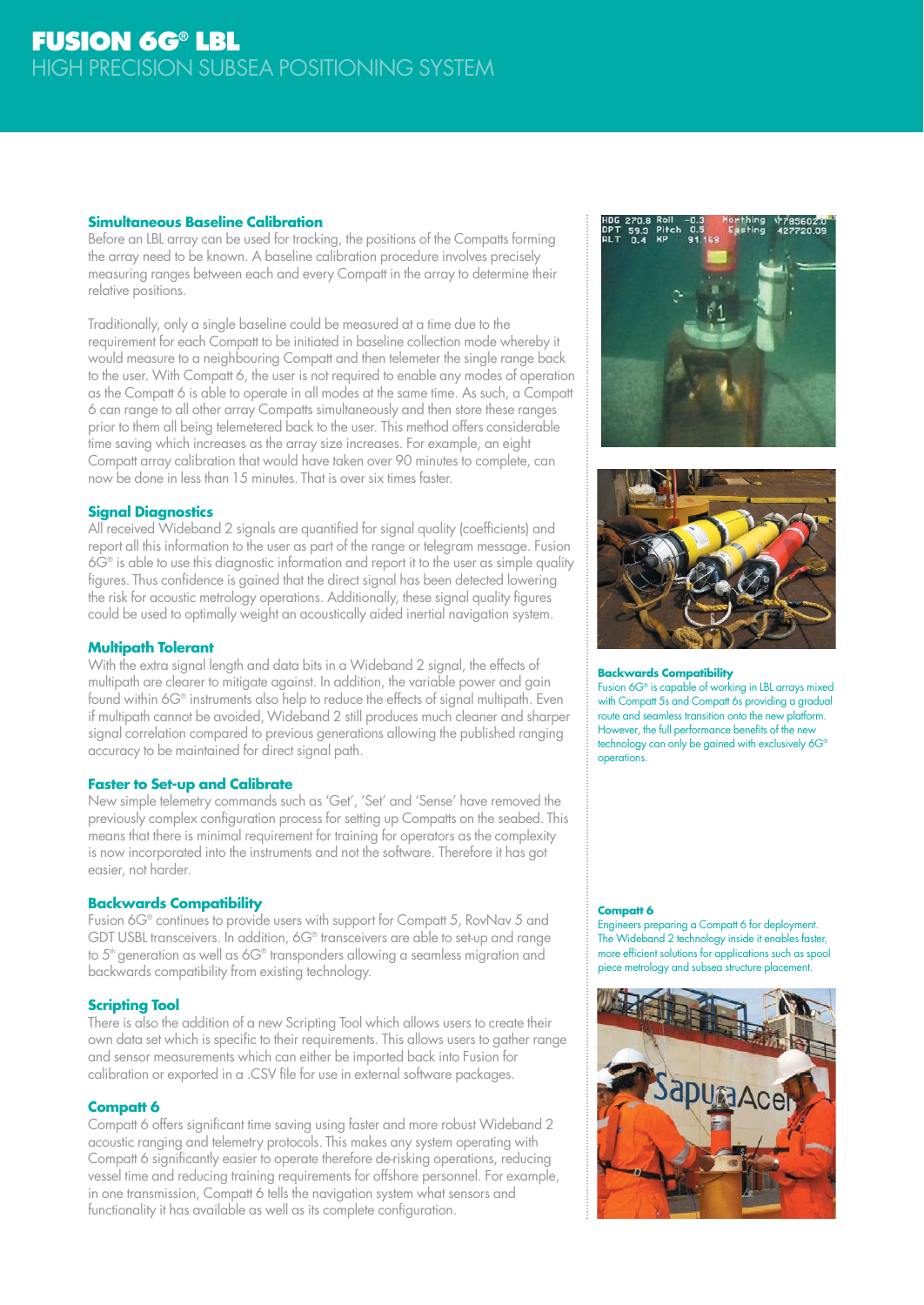

Compatt 6 also delivers longer ranges. For example, in an extreme deep water isothermal region, Compatts in floats 10 metres off the bottom will achieve ranges of over 2.5km with a horizontal deflection of only 0.2m in a 1/2 knot current. Longer strops will yield even greater ranges.

## **RovNav 6**

RovNav 6 is an LBL ranging and telemetry transceiver specifically designed for installation on work-class ROVs. Its high power output and Sonardyne Wideband® 2 signal processing offers improved range and acoustic performance in challenging conditions such as on noisy vehicles or in multipath environments. The rugged and lightweight omni-directional remote MF transducer makes installation on an ROV easy.

RovNav 6 supports a range of internal sensors including; strain gauge pressure, direct reading sound velocity, PRT temperature and MEMS based inclinometer. In addition, via a separate connector on the unit, there is a power and communications interface to Sonardyne's external Remote Sensor Pack (RSP).

# **Lodestar GyroCompatt 6**

Lodestar GyroCompatt 6 integrates a Compatt 6 transponder and Sonardyne Lodestar INS / AHRS in one small, highly versatile and robust instrument. This provides high update rate wireless attitude, heading, heave, surge, sway, pressure, SV and acoustic positioning of any subsea object. Structure position and orientation can be accurately determined during lowering, set-down and as-built surveys. Using the Lodestar GyroCompatt 6 for metrology delivers the measurements required for pipe-end coupling. The stab, gyro and transducer are pre-aligned and this speeds up spot measurements as only single observations are required.

## **Dunker 6**

Dunker 6 is a 6G® LBL and telemetry transceiver specifically designed for vessel deployment. The super duplex stainless steel housing and vibration isolated electronics makes for an extremely rugged dunking system. Dunker 6 is fully compatible with Sonardyne's modem and logging equipment such as AMT and Fetch products, allowing it to be used to retrieve data or configure logging regimes.



## **ROV Transceiver**

RovNav 6 is a high power LBL transceiver and USBL responder that also features an integrated modem capability for data download from autonomous monitoring transponders.

#### **GyroCompatt and Dunker 6**

GyroCompatt provides high update rate wireless attitude, heading, heave, surge, sway, pressure, SV and positioning of any subsea object. Dunker 6 is a vessel-based positioning and data retrieval transceiver.